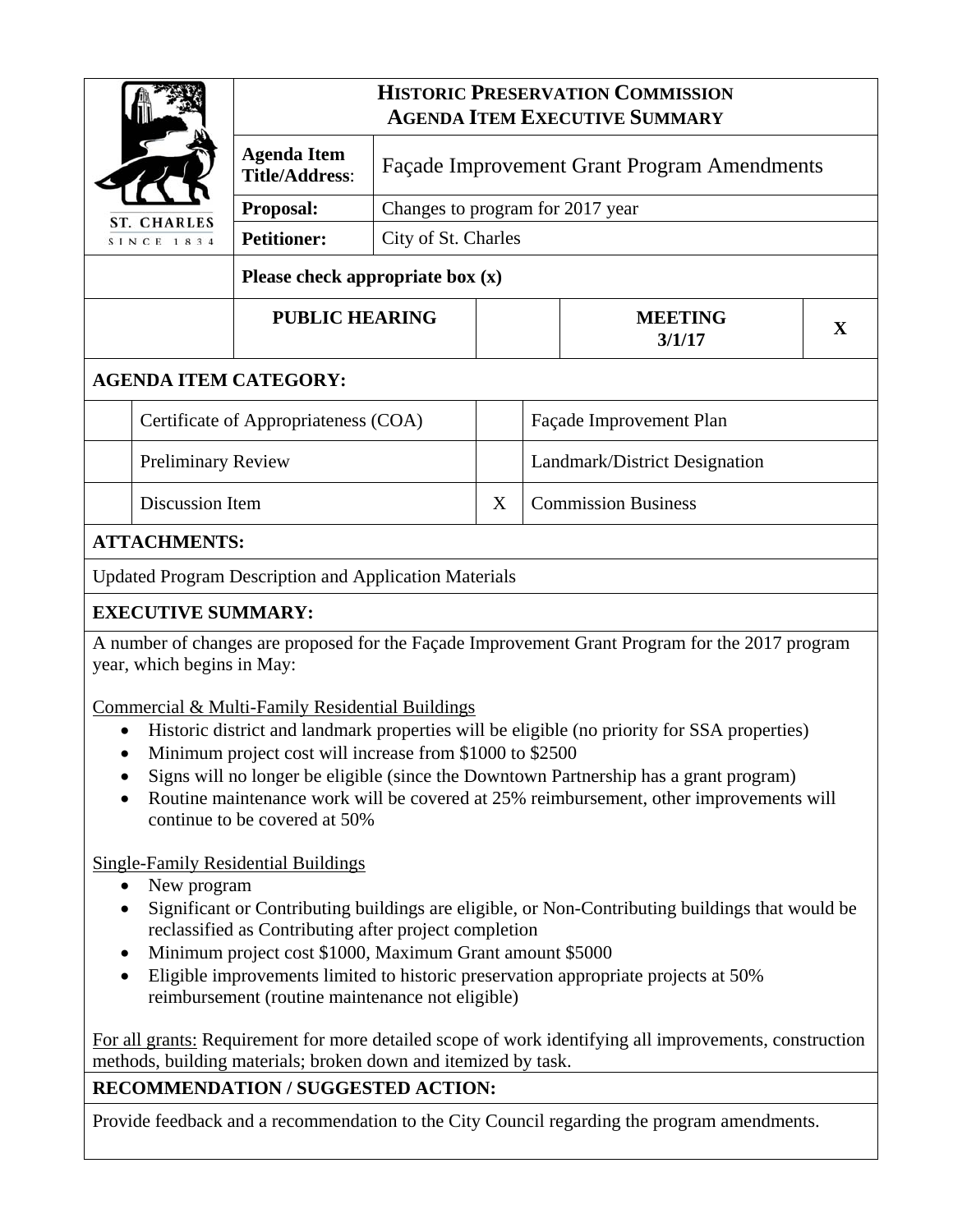COMMUNITY & ECONOMIC DEVELOPMENT DEPT. /PLANNING DIVISION CITY OF ST. CHARLES





# **1. Program Purpose**

- The Facade Improvement Program is intended to promote reinvestment and restoration of commercial and residential buildings in the downtown area, with a focus on supporting historic preservation practices.
- The program is intended to assist property owners and commercial tenants to rehabilitate and restore the visible exterior of existing structures.
- Improvements must meet criteria for appropriateness of design.
- Reimbursement grants are provided to property owners or commercial tenants in recognition of the positive impact that individual building improvements can have on the overall appearance, quality and vitality of downtown St. Charles.

# **2. Application, Review and Approval Process:**

- o **Determine if your property is eligible for either the Commercial or Residential Façade Improvement Grant.**
- o **Determine if your project is eligible for grant reimbursement.**
- o **Define the scope of your proposed improvements.** This will probably involve consulting with an architect or other appropriate design professional (for projects that do not need an architect, consult with a contractor).
- o **Contact the City to schedule a preliminary review of the project by the Historic Preservation Commission early in the design process to determine if the project scope and improvements will meet the program requirements.** The Historic Preservation Commission will consider the architectural appropriateness of proposed improvements using Design Guidelines and the Historic Preservation Ordinance (Chapter 17.32 of the Municipal Code). Improvements that are not architecturally appropriate, as determined by the City Council upon recommendation of the Historic Preservation Commission, are not eligible for a reimbursement grant. The Design Guidelines apply to all grant projects, regardless of whether they are in the Historic District.
- o **The grant Program Year runs from May 1 to April 30 of the following year. Grant applications are accepted beginning in March of each year for the Program Year beginning on May 1.**  (Note: The budget for the Program Year will not be finalized until approved by the City Council each year. This typically occurs in early April.)
- o **Submit a complete grant application. Attend the following meetings on the dates provided by City staff:** 
	- The **Historic Preservation Commission** will review and make a recommendation regarding the grant. They meet on the  $1<sup>st</sup>$  and  $3<sup>rd</sup>$  Wednesdays of each month at 7:00pm.
	- **The Planning & Development Committee** of the City Council will review the Historic Commission recommendation at their meeting on the second Monday of the month at 7:00pm.

If recommended for approval, the City Council will then vote on the formal grant agreement at a subsequent meeting The grant agreement will follow the standard form, which is attached. Attendance at this meeting is not necessary unless requested.

**The earliest the grant agreement can be approved by the City Council is the third Monday of May.**  Work initiated prior to City Council approval of the grant agreement is not eligible for reimbursement.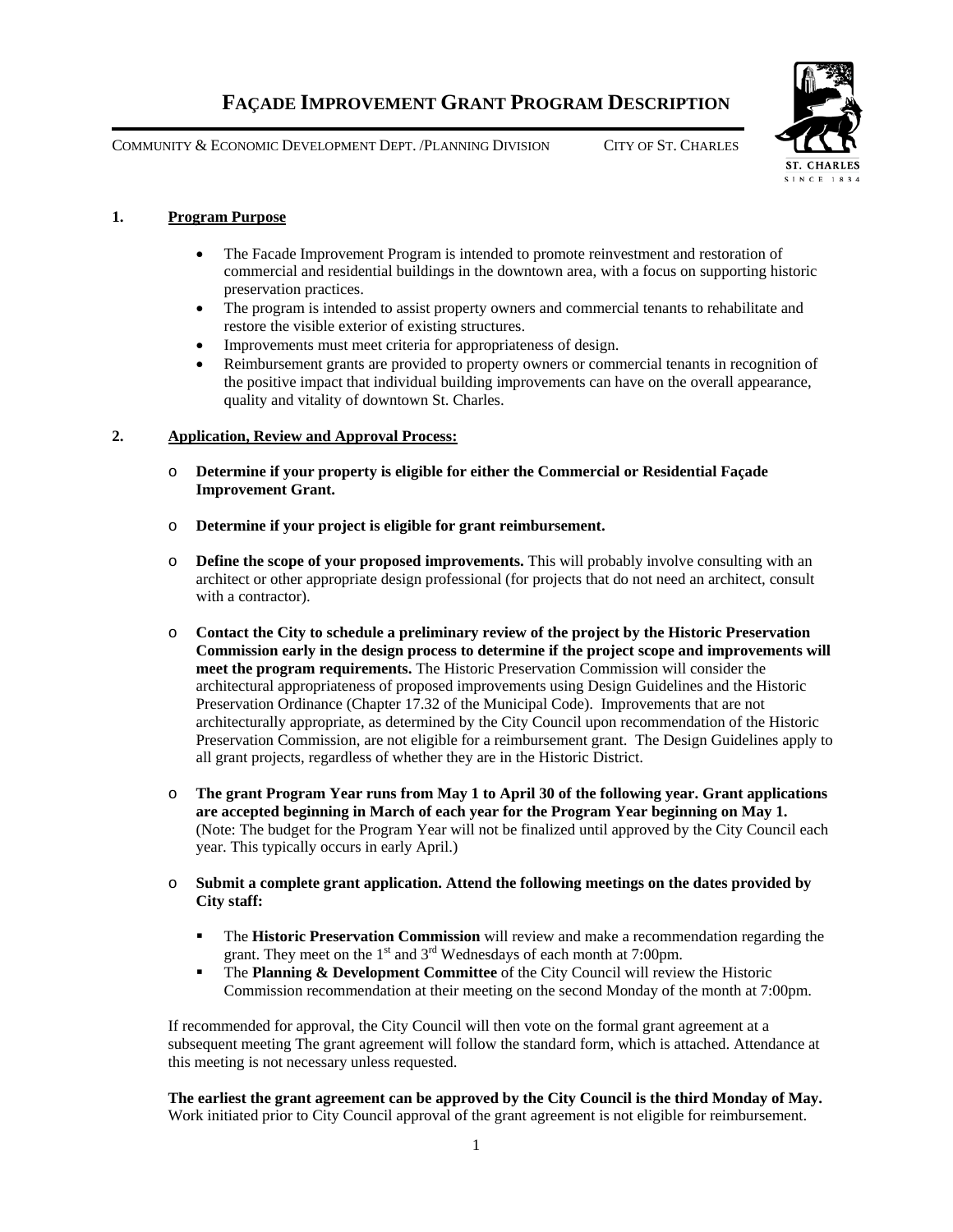# **3. Commercial Façade Grant**

- Eligible Properties:
	- Commercial or Multi-Family Residential Buildings (two or more units) located within either: o Special Service Area #1B
		- o Historic District or Landmark Site
- Minimum Project Cost: \$2,500
- Grant for Front or Side Facades (visible from street): Maximum grant amount is based upon the frontage of the façade to be renovated, at a maximum of \$10,000 per 30 ft. horizontal length of façade. A facade is defined as a thirty foot wide span along the front or side of a building facing a public street, measured along the building wall generally parallel to the right of way line. For building fronts or sides exceeding thirty feet, a pro rata amount will be applied.
- Grant for Rear Entrance Improvements: Maximum grant amount of \$10,000, available for buildings with an existing or proposed rear entrance that is accessible to the public from a dedicated public street, alley, or other right of way, or from a parking lot or walkway that is owned or leased by the City, or from other property that is encumbered by an easement granting public pedestrian access. The rear entrance to be improved must provide public access to a business or businesses within the building.
- Maximum Grant Limits:
	- o Total grant amount during any five-year period is capped at \$20,000.
	- o For properties on the National Register of Historic Places or Locally Designated Landmarks, the total grant amount for any five-year period is capped at \$30,000.
- Eligible Improvements:
	- o 25% Reimbursement for Routine Maintenance:
		- $\checkmark$  Cleaning, patching, caulking of exterior surfaces.
		- $\checkmark$  Re-coating of paint on exterior surfaces (without extensive surface preparation)
		- Re-roofing visible roof surfaces with non-historic material (such as  $3$ -tab or architectural grade asphalt shingles)
		- $\checkmark$  Spot masonry repairs or tuckpointing
		- $\checkmark$  Like-in-kind replacement of non-historic elements on a building
	- o 50% Reimbursement for:

### *For Historic structures, maintenance utilizing Historic Preservation practices:*

- $\checkmark$  Repair or restoration of historic features
- $\checkmark$  Replacement of deteriorated historic features with like materials or appropriate synthetic materials
- $\checkmark$  Re-roof or repair of visible roof surfaces with non-standard materials (such as wood shake, slate, or other decorative non-standard materials)
- $\checkmark$  Extensive restoration/repair of historic masonry material
- $\checkmark$  Painting of exterior surfaces where the surface preparation includes removal of worn/failing paint and intensive surface preparation prior to painting

### *Building improvements:*

- $\checkmark$  Exterior building upgrades or enhancements that will improve the historic character of a building
- $\checkmark$  Improvement, replacement or installation of storefront systems, doors, windows and trim materials.
- $\checkmark$  Removal of architecturally inappropriate features on buildings (including removal of synthetic surface materials)
- $\checkmark$  Exterior lighting that illuminates a façade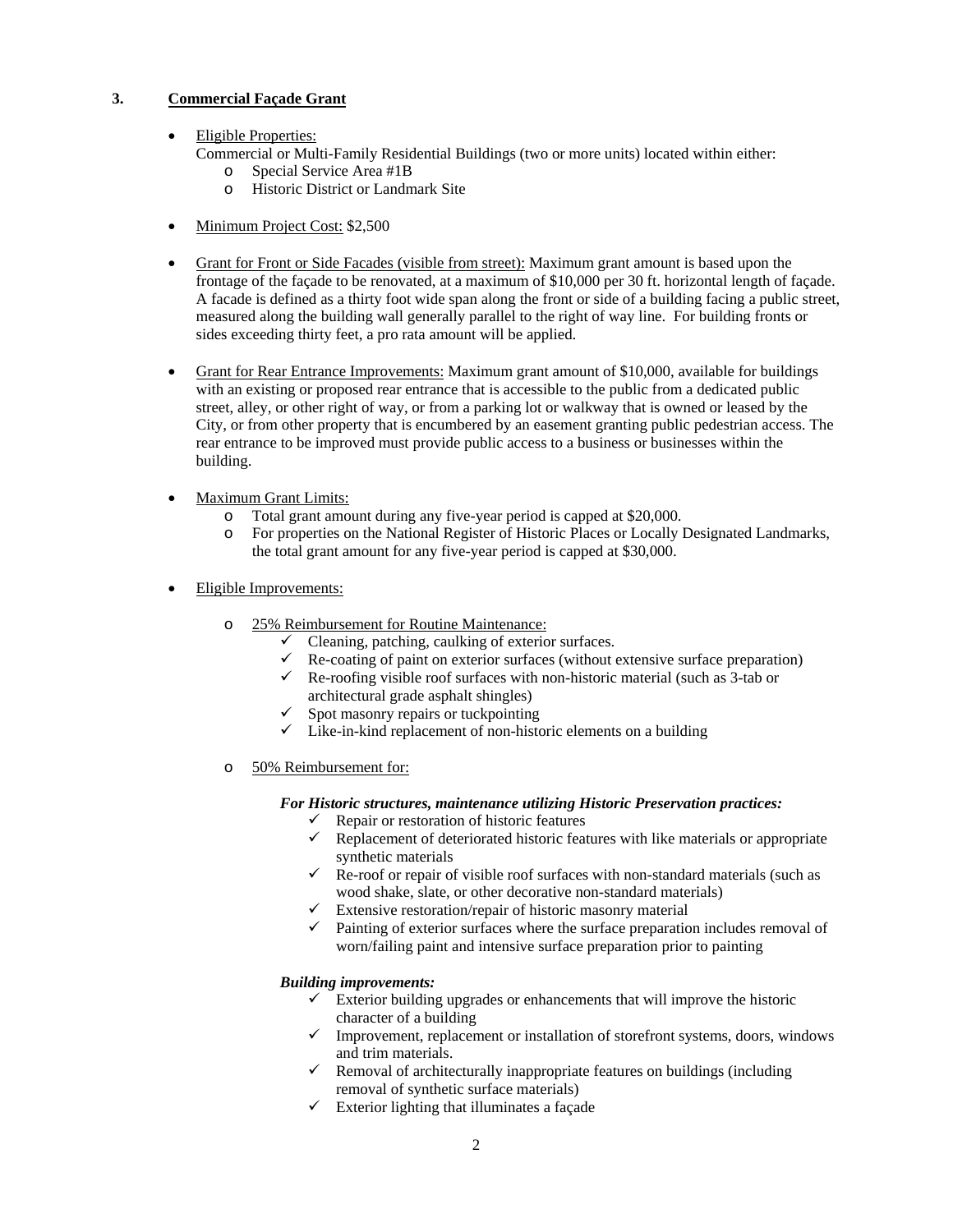- o 100% Reimbursement for Architectural Services (Up to \$4,000)
	- Where architectural services are required, the owner or tenant should retain an architect to prepare a conceptual design and cost estimate for work proposed. If the project is approved by the City, the architect may provide bidding and construction plans and documents, as well as construction supervision. Only those architectural services directly related to the approved facade improvement will be reimbursed.
- o Ineligible Improvements:
	- Signs and Awnings
	- **Any interior improvement or finishes**
	- Any improvements to internal building systems, including HVAC, plumbing, electrical (except for wiring for exterior lighting)
	- Any site improvements, including sidewalks, parking lots and landscaping.
- o Improvements not specifically listed as eligible or ineligible are subject to review as to eligibility by the Historic Preservation Commission as an advisory body and approval or disapproval by City Council.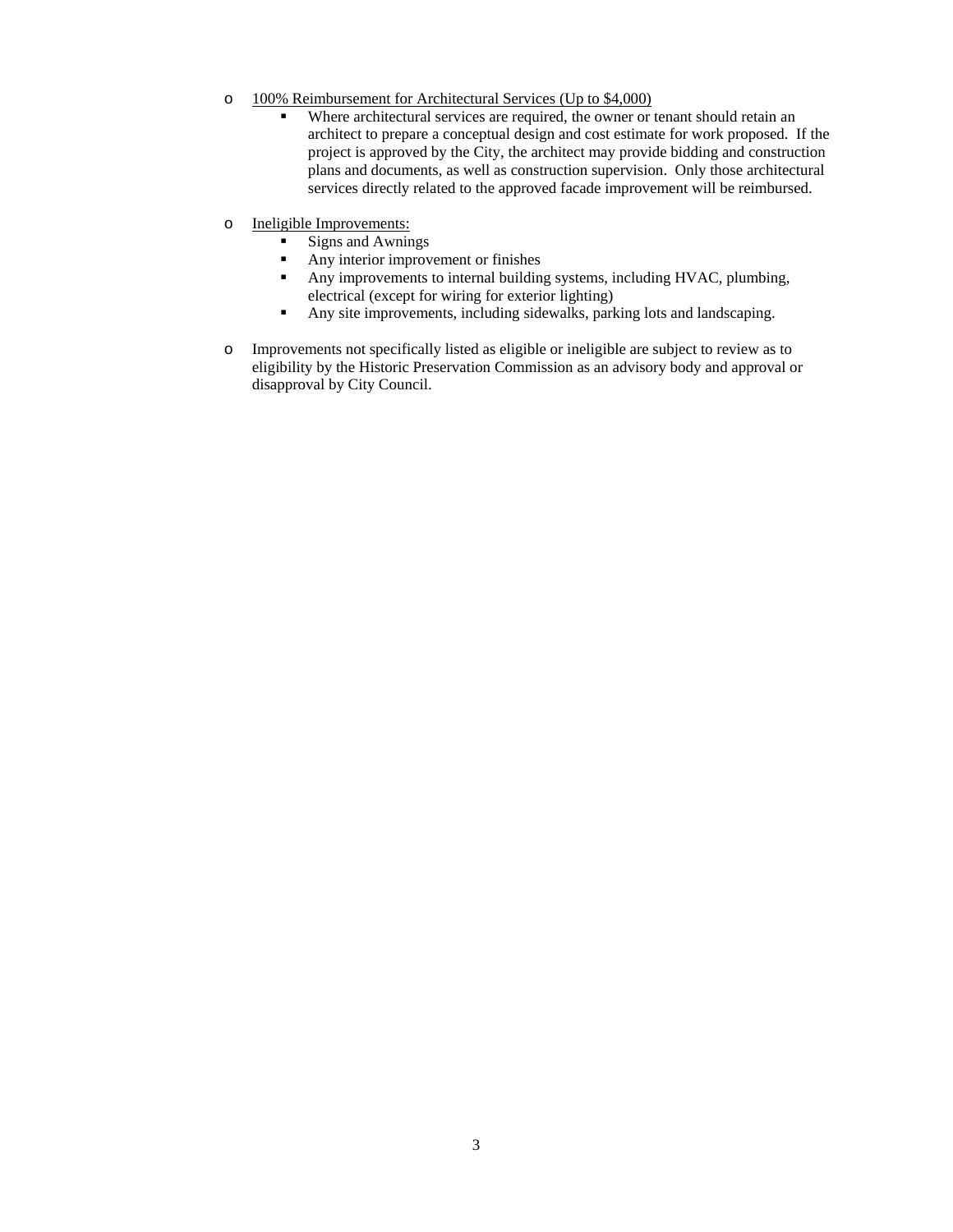### **4. Residential Façade Grant:**

#### Eligible Properties:

Residential buildings located within a Historic District or Landmark site, rated in the Historic District Architectural Survey as:

- "Contributing" or "Significant" structures
- Non-Contributing structures that, upon completion of the improvements, will be re-classified by the Historic Preservation Commission as "Contributing" or "Significant"
- Minimum Project Cost: \$1,000
- Maximum Grant Amount: \$5,000 for:
	- o Improvements that will be visible from the public right-of-way
	- o Improvements to systems that include both the visible and non-visible elevations (such as improvements to siding or windows around entire building)
- Eligible Improvements:
	- o 50% Reimbursement for projects falling into one or more of the following categories:
		- Repainting of historic exterior surface materials where the surface preparation includes removal of worn/failing paint and intensive surface preparation prior to painting.
		- Reconstruction of missing historic features. (*Example: Previously existing front porch*)
		- Repairing/stabilizing deteriorated historic features and reusing existing architectural elements. (*Example: Repair or partial reconstruction of a porch or replacement of window components*)
		- Removal of inappropriate features and restoration with original details and materials. (*Example: Removal of non-original aluminum/vinyl siding and restoration of the original siding, Removal of vinyl or aluminum windows and replacement with wood or aluminum clad wood windows.*)
		- Upgrade deteriorated materials with new appropriate materials. (*Example: Replacement of deteriorated wood windows with new wood windows*)
	- o 100% Reimbursement for Architectural Services (Up to \$2,000)
		- Where architectural services are required, the owner or tenant should retain an architect to prepare a conceptual design and cost estimate for work proposed. If the project is approved by the City, the architect may provide bidding and construction plans and documents, as well as construction supervision. Only those architectural services directly related to the approved facade improvement will be reimbursed.
- Ineligible:
	- o Routine maintenance
	- o Any interior improvement or finishes
	- o Any improvements to internal building systems, including HVAC, plumbing, electrical (except for wiring for exterior lighting)
	- o Any site improvements, including sidewalks, parking lots and landscaping.
- Improvements not specifically listed as eligible or ineligible are subject to review as to eligibility by the Historic Preservation Commission as an advisory body and approval or disapproval by City Council.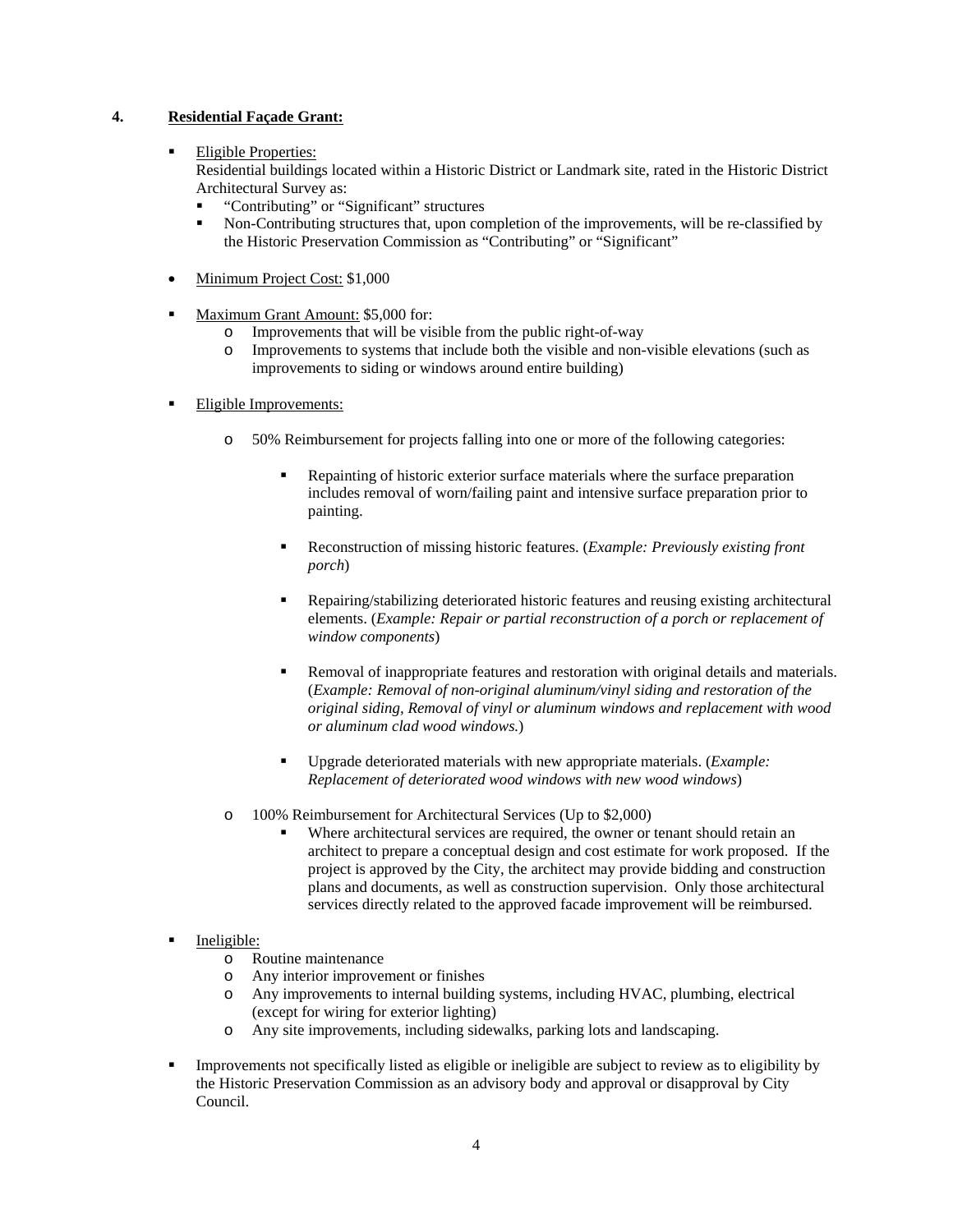#### **5. Terms and Conditions applicable to all grants:**

- o **Grant applications will be considered in the order they are received.** In the event that the total amount of the potential reimbursement grants exceeds the amount budgeted for the program year, the applications will be carried over for consideration during the following program year.
- o **Not more than one grant shall be approved for a building in any program year, and a grant shall not be approved if a grant was made for the same portion of the building within the previous five years.**
- o **The maximum amount of the reimbursement grant for a specific property will be set forth in a Facade Improvement Agreement between the City and the property owner or tenant.** If the actual costs exceed the original final estimates submitted with the application and used to determine the final total amount of reimbursement within the Agreement, the property owner or tenant will be responsible for the full amount of the excess. The City cannot reimburse more than the total amount specified in the Agreement.
- o **Reimbursement grants are subject to Federal and State taxes, and are reported to the Internal Revenue Service on Form 1099.** You are required to provide your taxpayer ID number or social security number as part of the Façade Improvement Agreement. Property owners and tenants should consult their tax advisor for tax liability information.
- o **The following items are not considered "improvements" and therefore they are not eligible for reimbursement:** 
	- Building Permit fees and related costs.
	- Extermination of insects, rodents, vermin and other pests.
	- Title reports and legal fees.
	- Acquisition of land or buildings.
	- Financing costs.
	- Sweat equity.
	- Working capital for businesses.
- o **Work that has been initiated prior to the approval of the Facade Improvement Agreement by the City Council is NOT eligible for grant reimbursement.**
- o **All improvements must be completed prior to the end of the program year on April 30.** If the work is not complete by the end of the program year, the City's remaining obligation to reimburse the owner or tenant for the project terminates. The City may, its sole discretion, grant a single one-year extension due to unforeseen circumstances that have prevented the completion of the project.
- o **The property owner and tenant shall be responsible for maintaining the facade improvements**  without alteration for five (5) years. A restrictive covenant limiting alterations may be required by the City Council at the time of approval of the Facade Improvement Agreement.
- o **Any project changes must be approved by the City.** Major changes or elimination of improvements must be approved by the City Council. Minor revisions must be approved by the Historic Preservation Commission.
- o **This is a reimbursement program -- you must pay your architect, contractors and suppliers before you receive payment from the City.**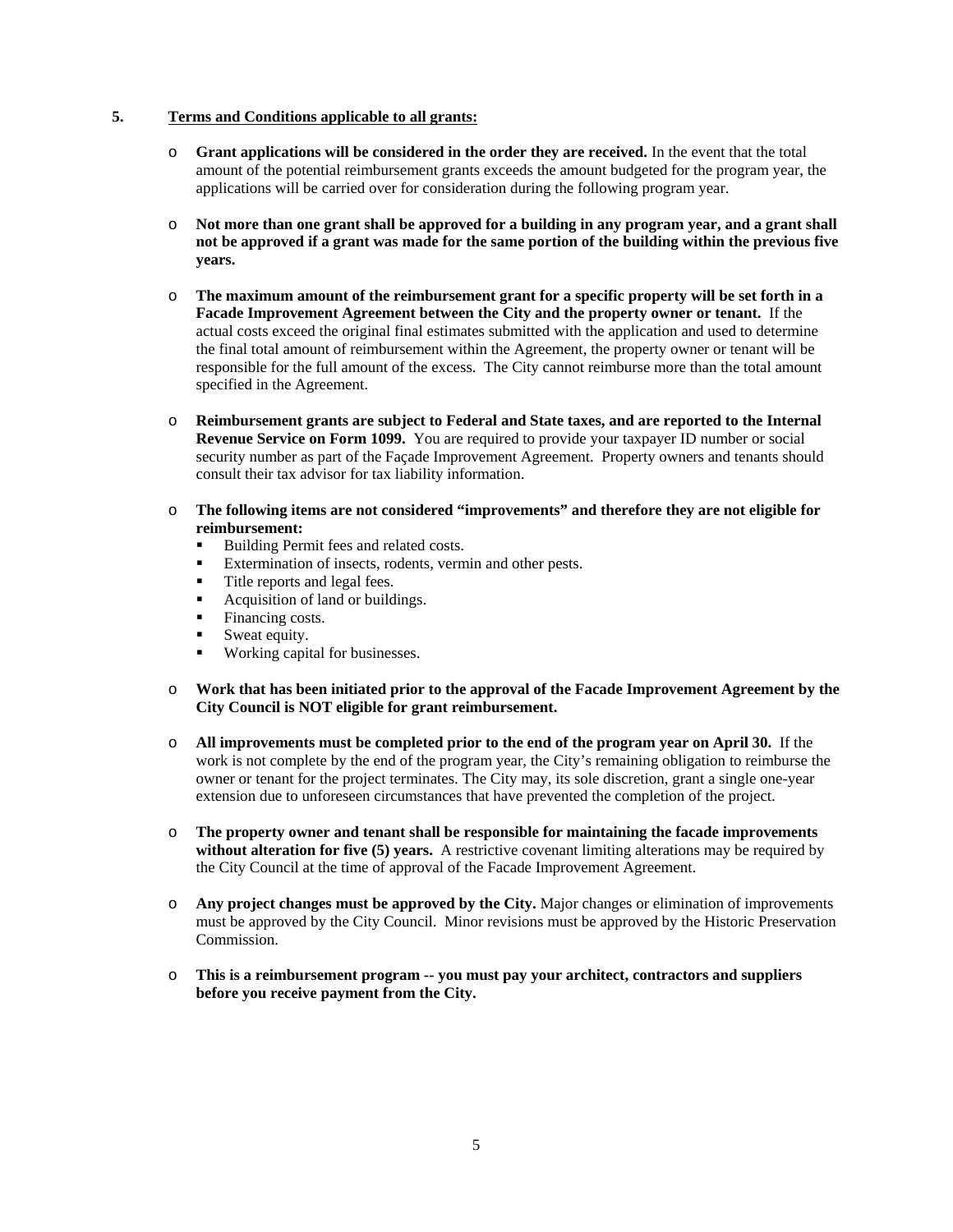

# **FAÇADE IMPROVEMENT GRANT APPLICATION**

| COMMUNITY & ECONOMIC DEVELOPMENT DEPT. / PLANNING DIVISION<br><b>CITY OF ST. CHARLES</b><br>ST. CHARLES<br><b>SINCE 1834</b> |                                                                                                                                                                                                                                                                                                                     |                      |  |  |  |
|------------------------------------------------------------------------------------------------------------------------------|---------------------------------------------------------------------------------------------------------------------------------------------------------------------------------------------------------------------------------------------------------------------------------------------------------------------|----------------------|--|--|--|
| <b>Grant Type (select one):</b><br>$\Box$ Commercial                                                                         | $\Box$ Residential                                                                                                                                                                                                                                                                                                  | <b>Received Date</b> |  |  |  |
| <b>Property Information:</b>                                                                                                 |                                                                                                                                                                                                                                                                                                                     |                      |  |  |  |
|                                                                                                                              | Building or establishment for which the reimbursement grant is requested:                                                                                                                                                                                                                                           |                      |  |  |  |
| Address:                                                                                                                     | <u> 2000 - Jan James James Jan James James Jan James James Jan James James Jan Jan James James Jan Jan Jan Jan J</u>                                                                                                                                                                                                |                      |  |  |  |
| Property Identification Number:                                                                                              |                                                                                                                                                                                                                                                                                                                     |                      |  |  |  |
| <b>Applicant Name:</b>                                                                                                       |                                                                                                                                                                                                                                                                                                                     |                      |  |  |  |
| <b>Project Description:</b>                                                                                                  |                                                                                                                                                                                                                                                                                                                     |                      |  |  |  |
| <b>Total Cost Estimate:</b>                                                                                                  | $\frac{1}{2}$ $\frac{1}{2}$ $\frac{1}{2}$ $\frac{1}{2}$ $\frac{1}{2}$ $\frac{1}{2}$ $\frac{1}{2}$ $\frac{1}{2}$ $\frac{1}{2}$ $\frac{1}{2}$ $\frac{1}{2}$ $\frac{1}{2}$ $\frac{1}{2}$ $\frac{1}{2}$ $\frac{1}{2}$ $\frac{1}{2}$ $\frac{1}{2}$ $\frac{1}{2}$ $\frac{1}{2}$ $\frac{1}{2}$ $\frac{1}{2}$ $\frac{1}{2}$ |                      |  |  |  |
| <b>Submittal Checklist:</b>                                                                                                  |                                                                                                                                                                                                                                                                                                                     |                      |  |  |  |
| \$50 Application Fee<br>ப                                                                                                    |                                                                                                                                                                                                                                                                                                                     |                      |  |  |  |
| $\Box$<br>contractor(s) who will be completing the project.                                                                  | Detailed Scope of Work: Must identify all improvements, construction methods, building materials to be used.<br>Costs must be broken down and itemized by task. In general, this scope of work should be prepared by the                                                                                            |                      |  |  |  |

- **Documentation on Existing Conditions:** Reports or photographs to demonstrate need for improvements.
- **W-9 Form:** Filled out and signed by the grant applicant, with a Federal Tax ID Number (or a Social Security Number for an individual)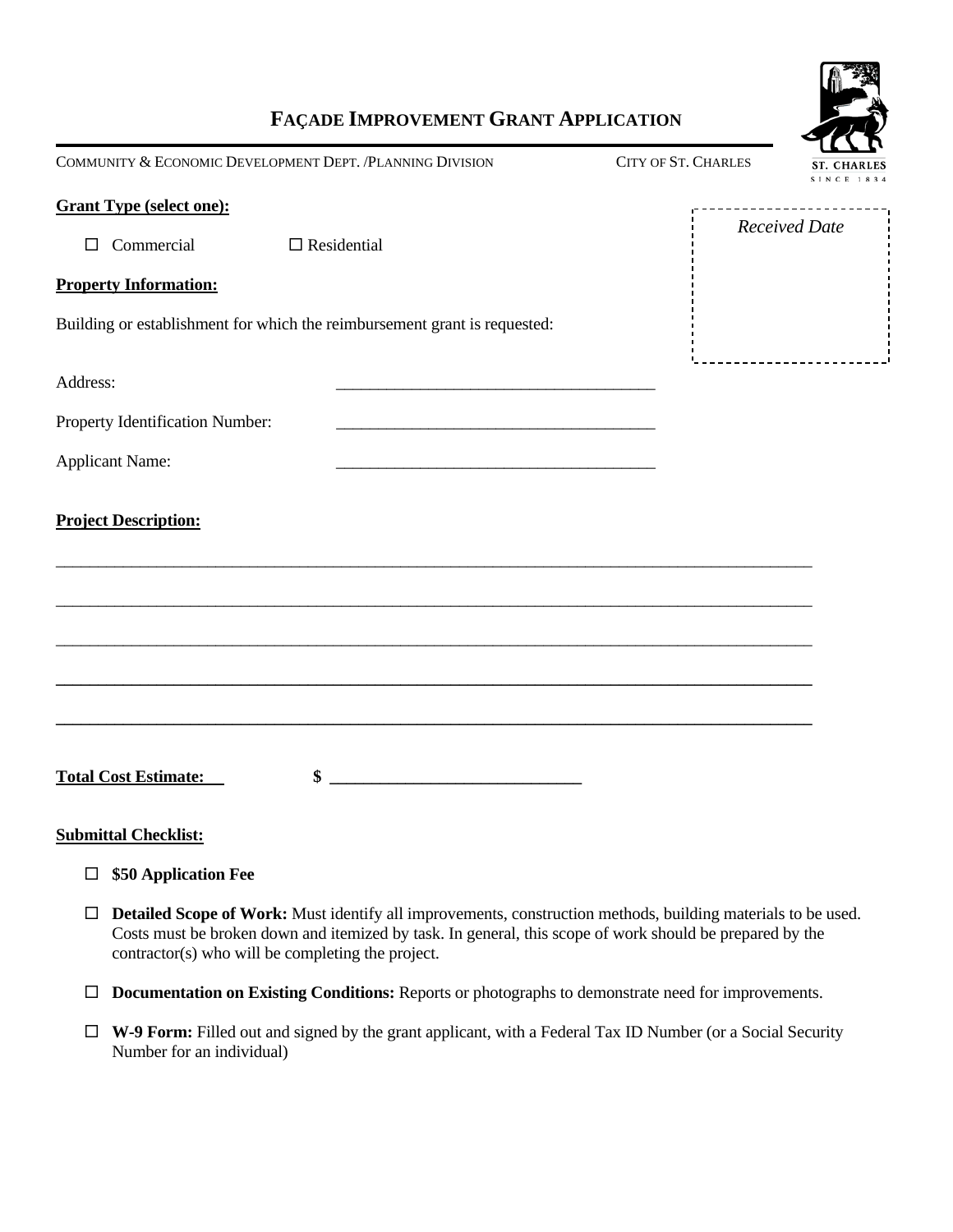# **Applicant Contact Information:**

Phone Number: \_\_\_\_\_\_\_\_\_\_\_\_\_\_\_\_\_\_\_\_\_\_\_\_\_\_\_\_\_\_\_\_\_\_\_\_\_\_\_\_\_\_\_\_\_\_\_\_\_\_\_\_\_\_\_\_\_\_

Email Address:

# **Statement of Understanding:**

- $\Box$  I agree to comply with the guidelines and procedures of the Facade Improvement Grant Program. I have read and understand the "Terms and Conditions".
- $\Box$  I understand that I must submit detailed cost documentation, copies of bids, contracts, invoices, receipts, and contractor's final waivers of lien upon completion of the approved improvements.
- $\Box$  I understand that work done before a Façade Improvement Agreement is approved by the City Council is not eligible for a grant.
- $\Box$  I understand the Façade Improvement reimbursement grants are subject to taxation and that the City is required to report the amount and recipient of said grants to the IRS

| $\tilde{\phantom{a}}$ |   |  | 'alt<br>. |  |
|-----------------------|---|--|-----------|--|
| -<br>-                | . |  |           |  |

**Owner Authorization (if applicable):** 

If the applicant is other than the owner, you must have the owner complete the following certificate:

I certify that I am the owner of the property at \_\_\_\_\_\_\_\_\_\_\_\_\_\_\_\_\_\_\_\_\_\_, and that I authorize the applicant to apply for a reimbursement grant under the St. Charles Facade Improvement Program and undertake the approved improvements.

Signature: \_\_\_\_\_\_\_\_\_\_\_\_\_\_\_\_\_\_\_\_\_\_\_\_\_\_\_\_\_\_\_\_\_\_\_\_\_\_\_\_\_\_\_\_ Date: \_\_\_\_\_\_\_\_\_\_\_\_\_\_\_\_

**Owner**